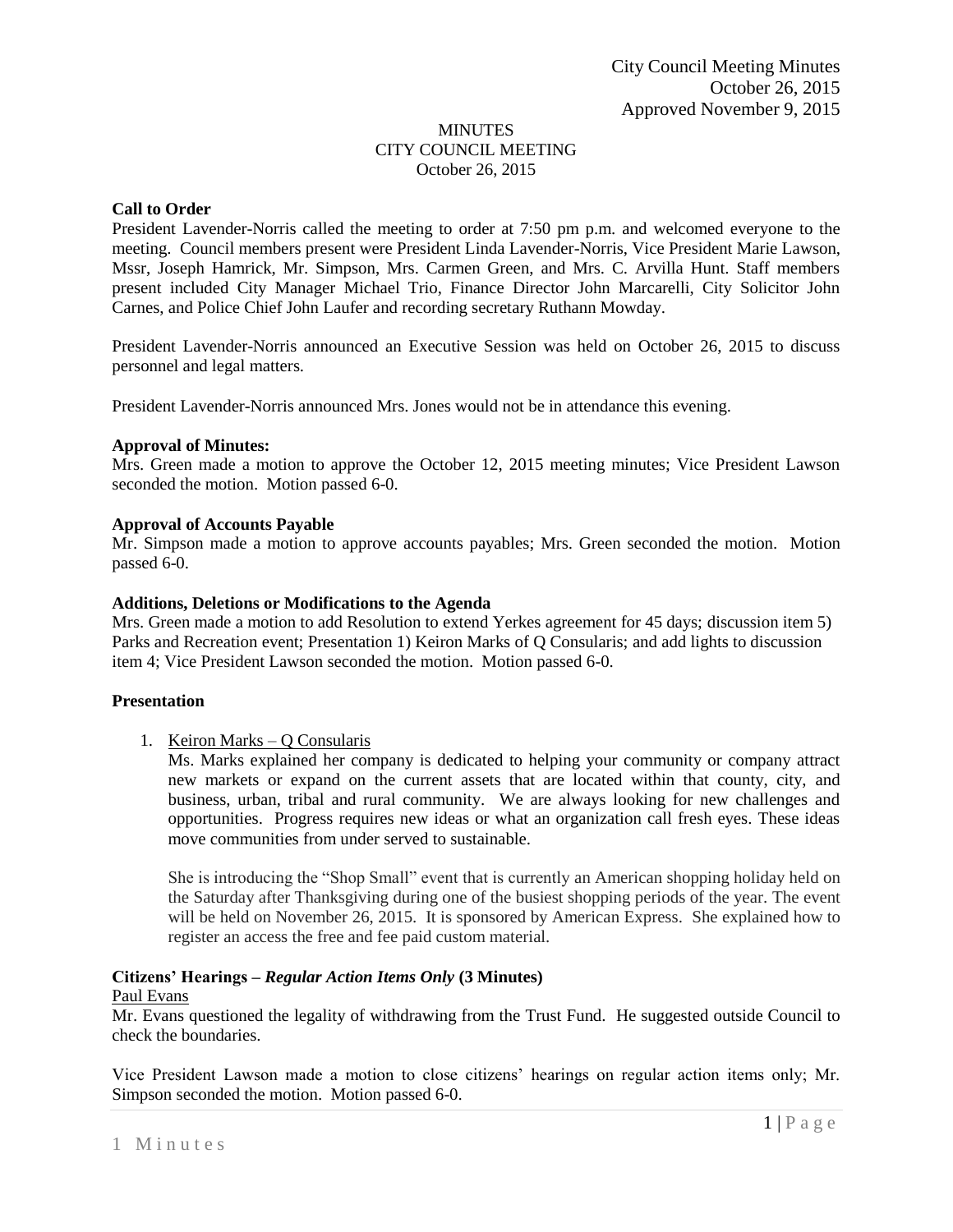## **Discussion Item**

# 1. Discuss paint pallet

President Lavender-Norris explained the color palette would bring uniformity in the business district. She suggested partnering with the RDA to begin using the colors. Sherwin Williams has a discounted rate for the paints. It will show pride in our community and improve the facades of empty buildings downtown. The downtown could use a facelift. Maybe existing buildings will follow. Council has already adopted the color palette.

# 2. Accounting for funds received from the Coatesville Community Celebration

Council suggested designating funds for a particular project. A Family and Recreation account should be set up for the funds. Council never received a reporting of the revenues and expenses from the 2016 celebration. Council asked for copies of the financials.

# 3. Discuss sale of City flags

Vice President Lawson announced she sold flags and shirts at the Heritage day event. The flags were on sale for \$10.00 and the t-shirts were \$5.00. The flags were purchased years ago originally selling for \$26.00.

# 4. Discuss adopt-a wreath program for holiday decorations and lights along Lincoln Highway

Vice President Lawson stated she would love to see us have Christmas decorations this year. We can adopt-a-wreath. The wreaths from last year are at Public Works. President Lavender-Norris offered to adopt a wreath. Mrs. Green asked about the lights on Lincoln Highway. There are some of the lights that are not working. The electric does not work on all the pots. Vice President Lawson announced the Christmas tree lighting will be on December 4, 2015.

# 5. Discuss Parks and Recreation Halloween Event

The Halloween Parade needs to be done by professionals. The Parade was not what Council expected. There were only about 12-14 kids in costume. It is no what we hoped it would be. There has been dissatisfaction between the Parks and Rec Advisory Board and the Parks and Recreation Commission. Council asked to look at the Codes book and review the roles of the Organizations. Council discussed disbanding the Board and Commission.

*Council announced an Executive meeting will be held after the regular meeting.* 

6. Discuss Yerkes 45 day extension

Mr. Trio announced the current Yerkes agreement is expiring.

Mrs. Green made a motion to approve a Resolution for a 45 day extension on the Yerkes Associates agreement for services; Vice President Lawson seconded the motion. Motion passed 6-0.

# **Regular Action Items**

1. Receive and consider Second Reading and Adoption an Ordinance authorizing the City of Coatesville to enter into a "Bank Qualified" lease agreement with First Niagara Leasing, Inc. for purposes of acquiring one 2015 JCB skid steer loader for the use of the City pursuant to a COSTAR contract exempt from public bidding and with no pledge of full faith and credit and taxing power of the City as security for repayment, a non-appropriate clause which terminates the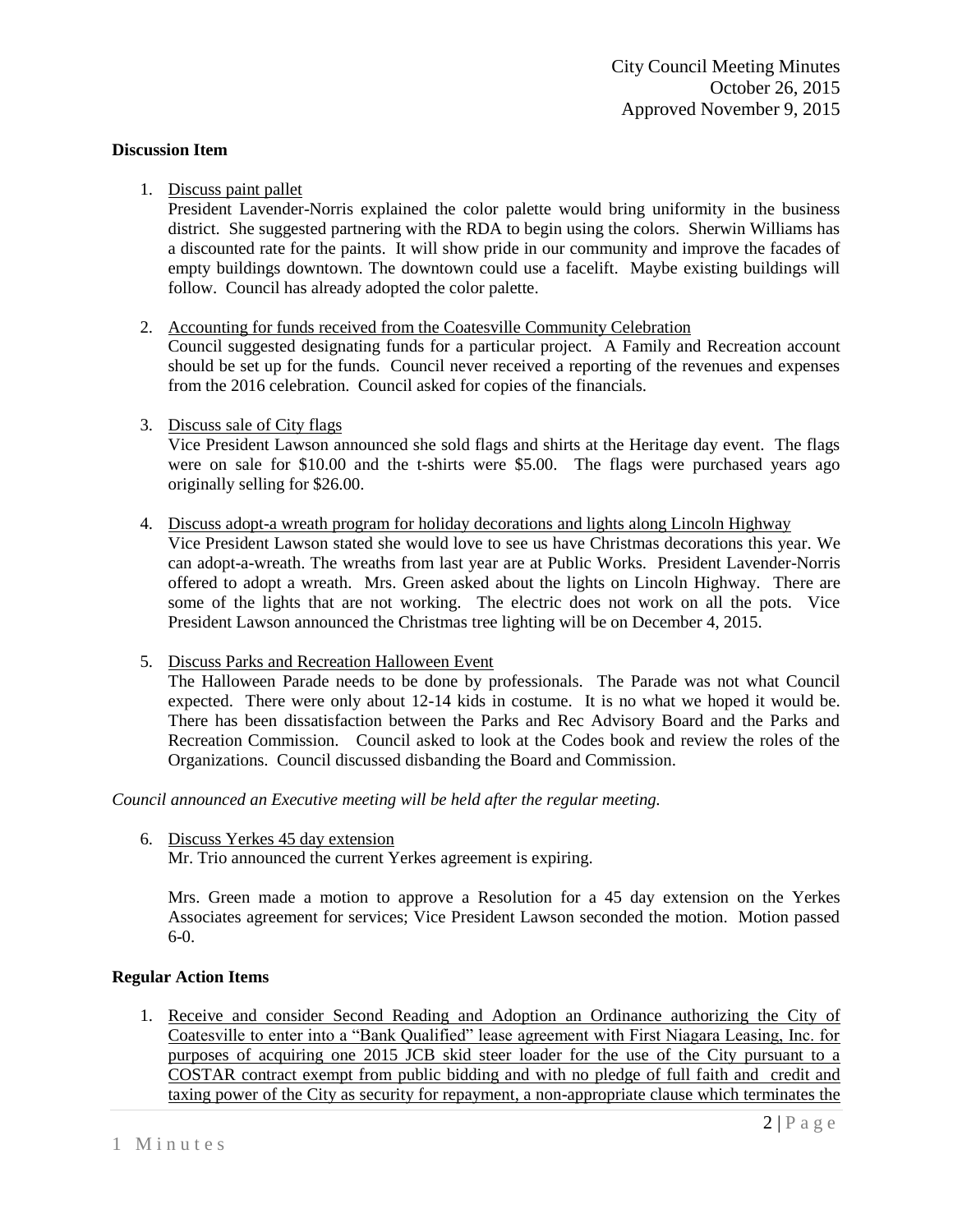lease if payments are not appropriated by the City and containing payment terms which are less in duration than the useful life of the equipment being leased, said agreement to require interest payments at rates as set forth in the attachment (2.96%) for a 5 year term for a maximum lease amount of \$59,619.05

Mrs. Green made a motion to approve Second Reading and Adoption an Ordinance authorizing the City of Coatesville to enter into a "Bank Qualified" lease agreement with First Niagara Leasing, Inc. for purposes of acquiring one 2015 JCB skid steer loader for the use of the City pursuant to a COSTAR contract exempt from public bidding and with no pledge of full faith and credit and taxing power of the City as security for repayment, a non-appropriate clause which terminates the lease if payments are not appropriated by the City and containing payment terms which are less in duration than the useful life of the equipment being leased, said agreement to require interest payments at rates as set forth in the attachment (2.96%) for a 5 year term for a maximum lease amount of \$59,619.05; Vice President Lawson seconded the motion. Motion passed 6-0.

- 2. Receive and consider a Resolution appointing Tax Collection Committee Delegates Mrs. Hunt made a motion to approve a Resolution appointing Tax Collection Committee Delegates; Vice President Lawson seconded the motion. Motion passed 6-0.
- 3. Receive and consider an Emergency Ordinance authorizing the withdrawal (borrowing) and use of principal of a City Reserve Trust Fund in the amount of One Hundred and Forty Thousand (\$140,000.00) for Emergency needs (Repair of roof of City Hall.) Council questioned the timing of the withdrawal.

Mrs. Hunt made a motion to approve an Emergency Ordinance authorizing the withdrawal (borrowing) and use of principal of a City Reserve Trust Fund in the amount of One Hundred and Forty Thousand (\$140,000.00) for Emergency needs (Repair of roof of City Hall); Vice President Lawson seconded the motion. Motion passed 4-2. Mrs. Green and Mr. Hamrick were the dissenting votes.

4. Receive and consider a Resolution officially authorizing the execution of the final subdivision and land development agreement, financial security agreement and storm water management agreement (when approved by the City Solicitor) and execution of the subdivision plans (23 sheets) with the release of the same, conditioned upon final review and signature by the City Engineer, signatures of the City Planning Commission and all other parties and confirmation by the City Finance Department that the escrow is fully funded.

Vice President Lawson made a motion to approve a Resolution officially authorizing the execution of the final subdivision and land development agreement, financial security agreement and storm water management agreement (when approved by the City Solicitor) and execution of the subdivision plans (23 sheets) with the release of the same, conditioned upon final review and signature by the City Engineer, signatures of the City Planning Commission and all other parties and confirmation by the City Finance Department that the escrow is fully funded; Mr. Simpson seconded the motion. Motion passed 6-0.

- 5. Receive accept proposals for Labor Counsel Legal Services Mrs. Green made a motion to accept the proposals submitted for Labor Counsel Legal Services; Mrs. Hunt seconded the motion. Motion passed 6-0.
- 6. Receive and consider soliciting proposals for a 2016 Tax Anticipation Note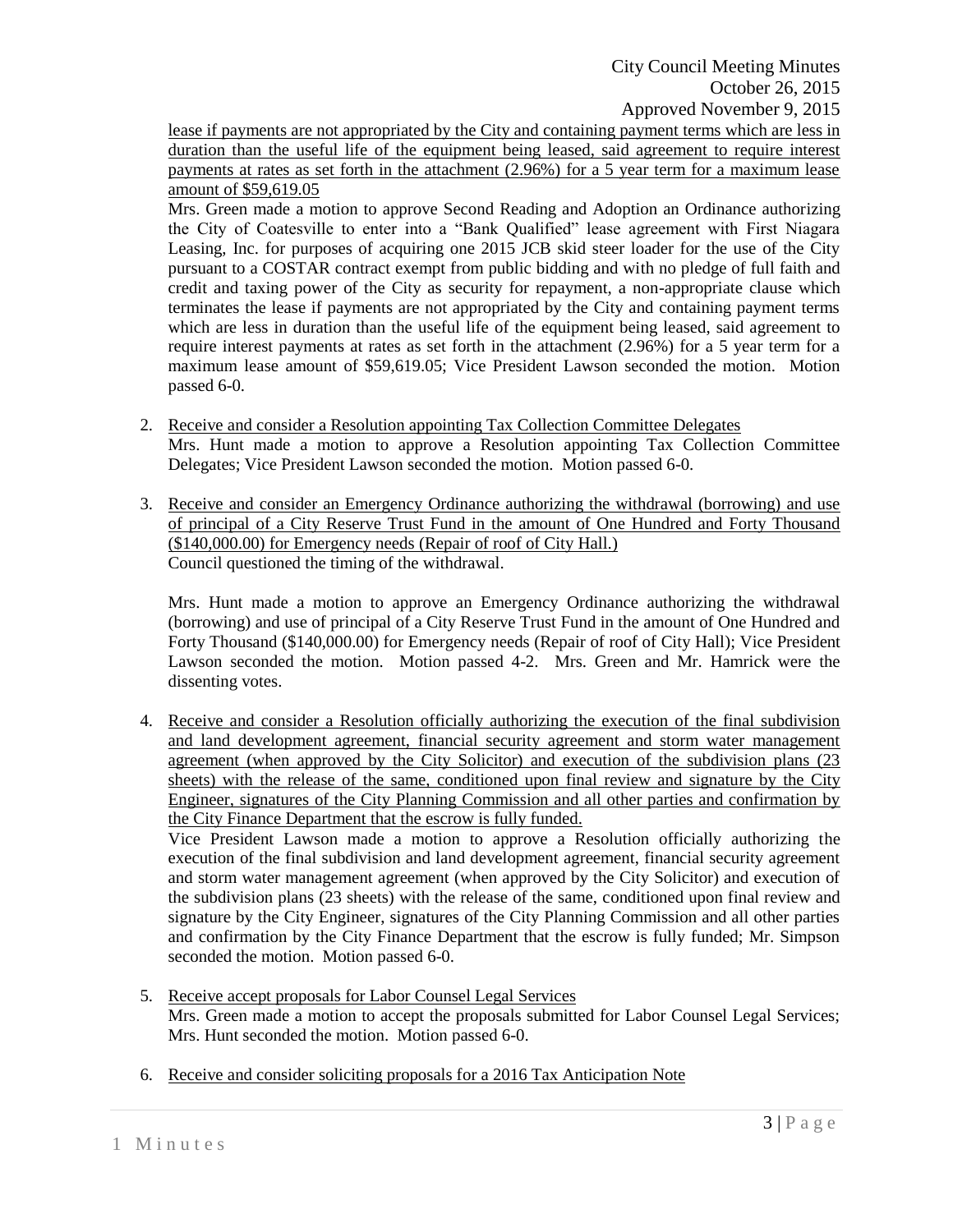Vice President Lawson made a motion to approve the solicitation of proposals for a 2016 Tax Anticipation Note; Mr. Simpson seconded the motion. Motion passed 6-0.

7. Receive and consider Reorganization meeting time at 5:00 pm. Vice President Lawson made a motion to change the 2016 reorganization meeting time to 5:00 pm; Mr. Simpson seconded the motion. Motion passed 6-0.

## **Solicitors Report**

Family Dollar Store -The City Engineer has made some comments to the plans and the Finance department is awaiting the replenishment of escrow and the 1099 from the developer. The bond, storm water management agreement, developer's agreement and financial security agreement are being finalized. A Resolution is prepared to authorize signature of plans and development agreements upon finalization.

The City Solicitor has advertised for second reading an Ordinance authorizing financing through First Niagara for a 2015 JCB 190 Skid Loader pursuant to a 5 year lease/purchase financing at 2.06% with annual payments of \$11,923.81 and a total payment amount of \$56,619.05.

The City Solicitor has prepared an Emergency Ordinance to withdraw \$140,000.00 from the Reserve Trust Fund to pay for the emergency repair to the City Hall Roof - with funds to be repaid to the Trust.

Energy Park - Coatesville Solar Initiative, LLC The City Solicitor is moving forward with the preparation of an escrow account to fund work to be done by the city under the Memorandum of Understanding executed by the City and Coatesville Solar Initiative, LLC at the September 28, 2015 meeting.

The City Solicitor has worked on various matters involving litigation and assisted the City in its interpretation of codes, rules and regulations.

#### **City Manager's Report**

Mr. Trio announced he met with Mr. Depetris and April Barkasi. He is currently working on  $3<sup>rd</sup>$  Avenue Streetscapes, the budget workshops, Public Works and the Codes Department.

He has been in continuous meeting with developers interested in the City.

### **Citizens' Hearings –** *Non-Agenda Items Only* **(3 Minutes)**

#### Michael Robinson

Mr. Robinson inquired about the citizens' right to file a formal complaint. He voiced his concerns regarding an incident with the Valley and Coatesville Police Department.

Jeannette Hurdle

Mrs. Hurdle thanked the Chief Laufer and Lieutenant Audette for their help. She thanked Sergeant Ollis for his help with a lady who had an accident. The woman expressed her appreciation.

Mr. Simpson made a motion to close citizens' hearings on non-agenda items only; Vice President Lawson seconded the motion. Motion passed 6-0.

#### **Special Events**